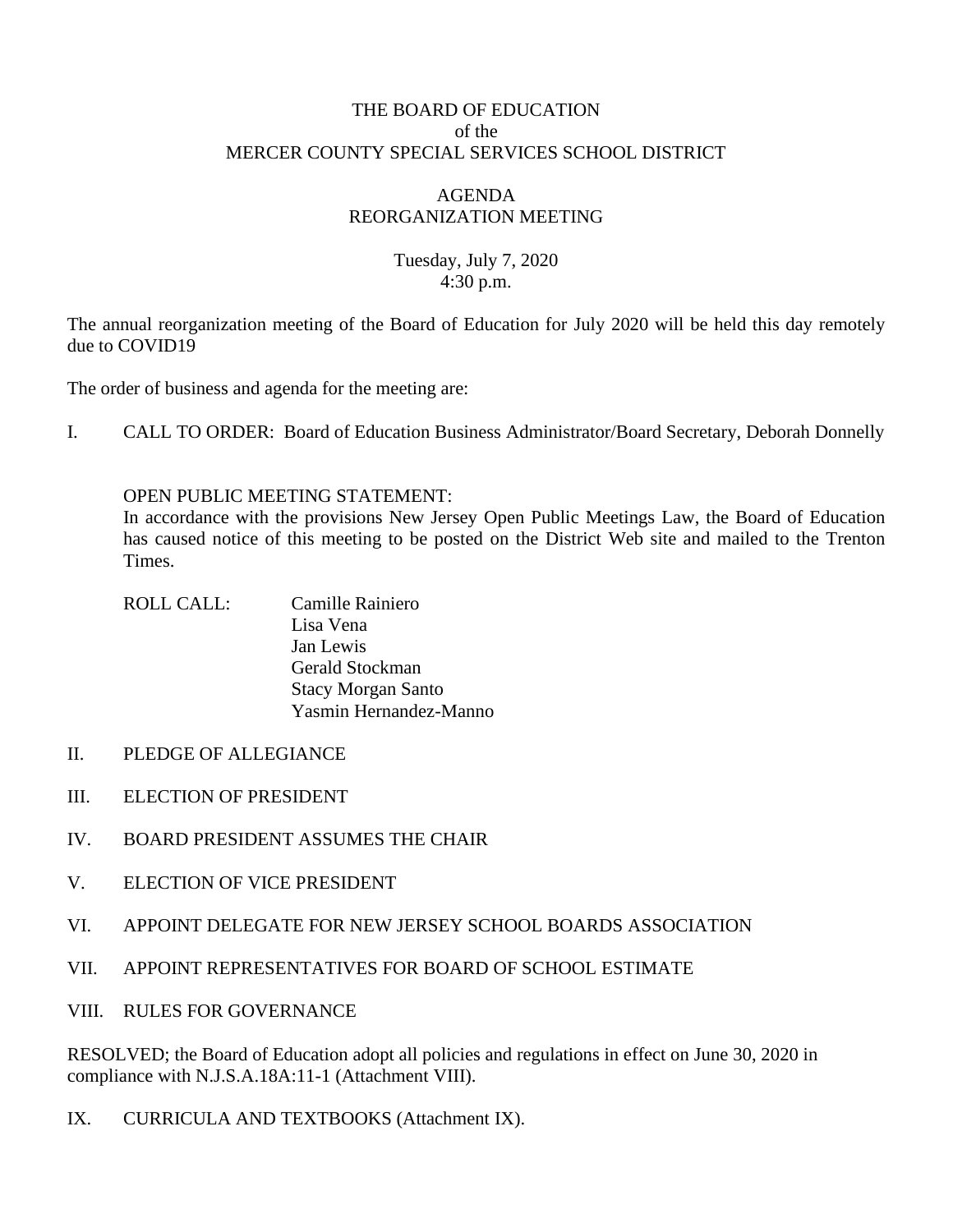RESOLVED, the Board of Education adopt all curricula and textbooks of record on June 30, 2020 in compliance with N.J.S.A. 18A:33-1 and 34-1 (Attachment IX).

## X. MEETING SCHEDULE AND NOTICE

RESOLVED, the Board of Education establishes the following meeting calendar for the 2020/2021 school year:

| August 4, 2020 - 4:30 p.m.                              | <b>Regular Business Meeting</b>           |
|---------------------------------------------------------|-------------------------------------------|
| September 1, 2020 - 4:30 p.m.                           | <b>Regular Business Meeting</b>           |
| October 6, 2020 - 4:30 p.m.                             | <b>Regular Business Meeting</b>           |
| November 2, 2020 - 4:30 p.m. Monday due to Election Day | <b>Regular Business Meeting</b>           |
| December 8, 2020 - 4:30 p.m.                            | <b>Regular Business Meeting</b>           |
| January 12, 2021 - 4:30 p.m.                            | <b>Regular Business Meeting</b>           |
| February 4, 2021 - 4:30 p.m.                            | <b>Regular Business Meeting</b>           |
| March 10, 2021 - 4:30 p.m.                              | <b>Regular Business Meeting</b>           |
| April 13, 2021 - 4:30 p.m.                              | <b>Regular Business Meeting</b>           |
| May 5, 2021 - 4:30 p.m.                                 | <b>Regular Business Meeting</b>           |
| June 2, $2021 - 4:30$ p.m.                              | <b>Regular Business Meeting</b>           |
| July 6, 2021 - 4:30 p.m.                                | Reorganization & Regular Business Meeting |

and be it

FURTHER RESOLVED, the secretary is directed to post this schedule in the Board Office, all district schools, and in the Mercer County Clerk's Office and to mail it to the Trenton Times.

# XI. OFFICIAL NEWSPAPERS

Resolved, the Board of Education designates the Trenton Times as official newspaper for legal notices and other obligations (Attachment XI).

## XII. APPOINTMENTS

The Board of Education approves the following appointments, which are in effect until the next reorganization meeting or until changed by resolution and carry the compensation indicated:

| <b>POSITION</b>                         | <b>APPOINTED</b>               | <b>COMPENSATION</b>     |
|-----------------------------------------|--------------------------------|-------------------------|
| Treasurer                               | David Miller                   | \$3,875.00              |
| <b>Board Secretary</b>                  | Deborah Donnelly               | <b>NA</b>               |
| District Purchasing Agent for 2020/2021 | Deborah Donnelly               | <b>NA</b>               |
| (Attachment-XIII)                       |                                |                         |
| Agent of Record – Property & Casualty   | <b>Burlington County Joint</b> | <b>Commission Basis</b> |
| Insurance                               | <b>Insurance Fund</b>          |                         |
| Agent of Record – Prescription & Dental | Conner Strong & Buckelew       | \$17,400                |
| Insurance                               |                                |                         |
| Attorney                                | Walter R. Bliss, Jr., Esquire  | \$51,957                |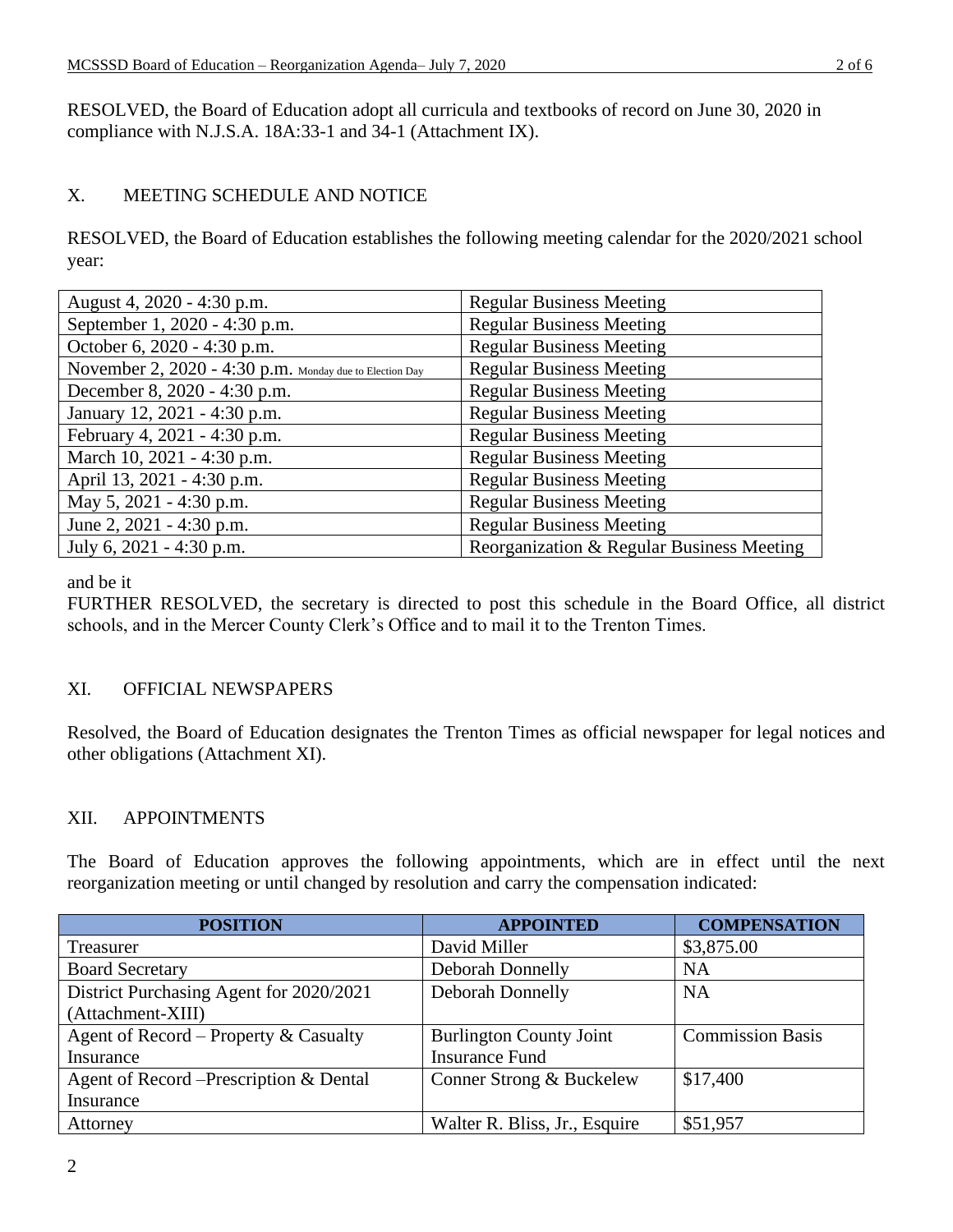| Auditor                                    | Wiss & Company LLC        | \$64,900  |
|--------------------------------------------|---------------------------|-----------|
| Medical Inspector                          | David Sharlin, M.D.       | \$54,068  |
| Architect(s)                               | Design Ideas Group        | Fee Basis |
| Plan Administrator for 403(b) & 457(b) Tax | <b>Plan Connect</b>       | <b>NA</b> |
| <b>Shelters</b>                            |                           |           |
| Public Agency Compliance Officer           | Deborah Donnelly          | <b>NA</b> |
| Open Public Records Act Officer (OPRA)     | <b>Deborah Donnelly</b>   | NA        |
| <b>Affirmative Action Officer</b>          | <b>Heather Pyle</b>       | <b>NA</b> |
| ADA/504 Compliance Officer                 | Kris Gould                | NA        |
| <b>AED</b> Coordinator                     | <b>Karen Burke</b>        | <b>NA</b> |
| <b>Substance Awareness Coordinator</b>     | Heidi Musick              | NA        |
| <b>Title IX Coordinator</b>                | <b>Brian V Bittings</b>   | <b>NA</b> |
| <b>School Safety Specialist</b>            | Rick Hillman              | \$5,000   |
| <b>Wellness Coordinator</b>                | <b>Brian V Bittings</b>   | <b>NA</b> |
| Anti-Bullying Compliance Coordinator (HIB) | Kris Gould                | <b>NA</b> |
| <b>Homeless Student Liaison</b>            | Diane Caldwell            | <b>NA</b> |
| District Liaison for Reported Missing or   | Michelle DiCoio           | <b>NA</b> |
| <b>Abused Children</b>                     |                           |           |
| Data Manager                               | <b>Heather Pyle</b>       | <b>NA</b> |
| <b>District Testing Coordinator</b>        | Michelle DiCoio           | <b>NA</b> |
| <b>Emergency Management Coordinator</b>    | Frederick Hillman         | <b>NA</b> |
| <b>Indoor Air Quality Designed Person</b>  | Frederick Hillman         | <b>NA</b> |
| <b>District Integrated Pest Management</b> | Frederick Hillman         | <b>NA</b> |
| Coordinator                                |                           |           |
| <b>Right to Know Officer</b>               | Frederick Hillman         | <b>NA</b> |
| Chemical Hygiene Officer                   | Frederick Hillman         | <b>NA</b> |
| <b>AHERA</b> Coordinator                   | Frederick Hillman         | <b>NA</b> |
| <b>Toxic Hazard Preparedness Officer</b>   | Frederick Hillman         | <b>NA</b> |
| <b>Certified Renovator USEPA</b>           | Frederick Hillman         | <b>NA</b> |
| Designated Employer Representative (DER)   | Frederick Hillman/Deborah | <b>NA</b> |
|                                            | Donnelly (alternate)      |           |

## XIV. BANK ACCOUNT SIGNATURE RESOLUTION (Attachment XIV).

Whereas, \_\_\_\_\_\_\_\_\_\_\_\_\_\_\_\_\_\_\_\_\_\_\_\_\_\_ has been elected President of the Board of Education and \_\_\_\_\_\_\_\_\_\_\_\_\_\_\_\_\_\_\_\_\_\_\_\_\_\_\_\_\_\_ has been elected Vice President; and

Whereas, Deborah Donnelly has been appointed Business Administrator/Secretary of the Board of Education and Kimberly Schneider has been appointed Superintendent of Schools, and

Whereas, David Miller has been appointed Treasurer of school monies; now, therefore, be it

Resolved, the Board of Education approves the establishment and/or maintenance of the following bank accounts at PNC Bank and authorizes the persons indicated to sign checks, savings withdrawals, drafts, and other instruments and to approve electronic fund transfers according to the bank's rules and regulations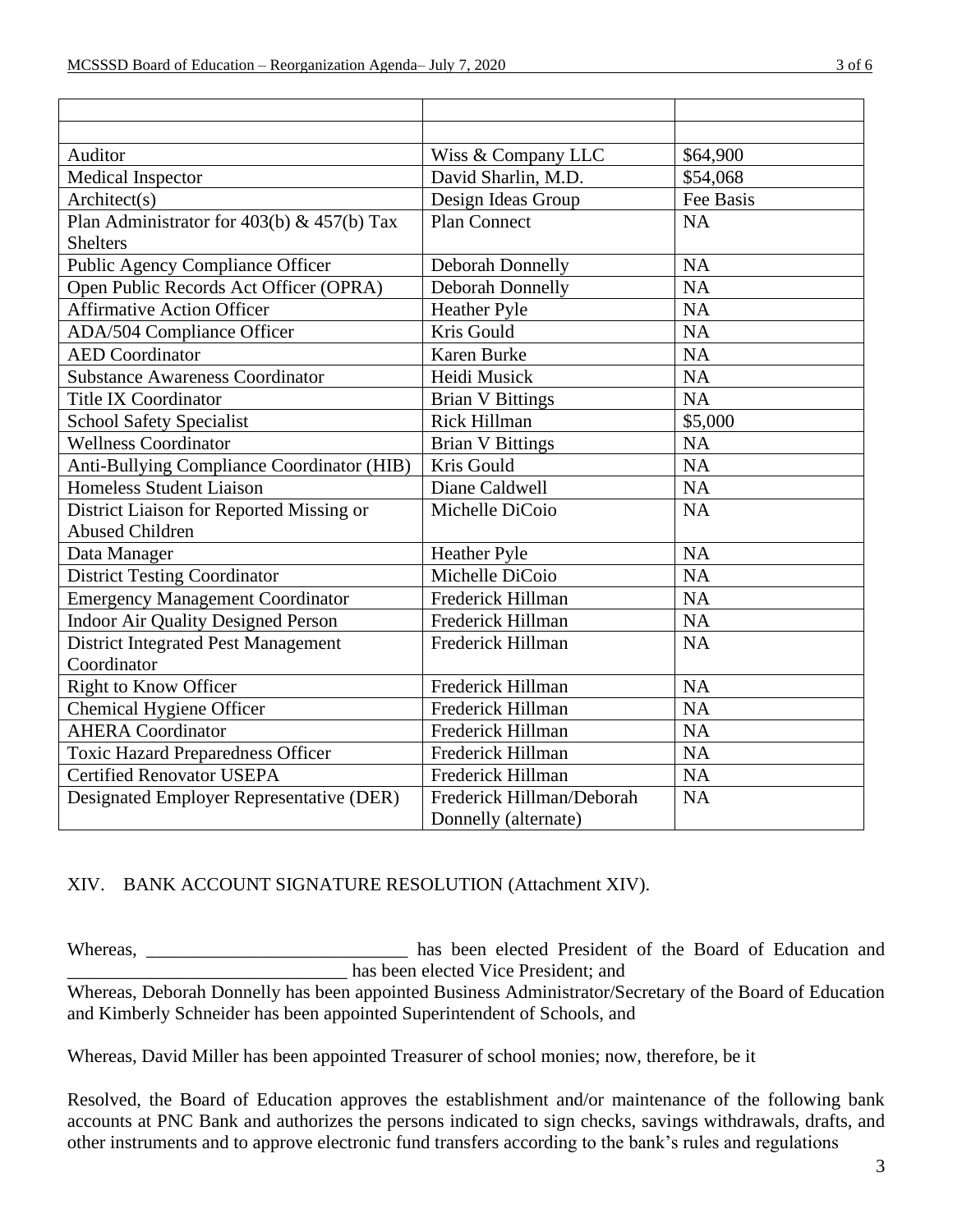| <b>Account Title</b>                                             | Account<br>Number | <b>Signatures</b><br>Required | <b>Approved Signatories</b>                                                                                                                                                  |
|------------------------------------------------------------------|-------------------|-------------------------------|------------------------------------------------------------------------------------------------------------------------------------------------------------------------------|
| <b>Current Account</b><br><b>PNC Bank</b>                        | 8090048628        | 3                             | President or Vice President<br>and<br>Deborah Donnelly, Secretary<br>$or$<br>Kimberly Schneider, Superintendent<br>and<br>David Miller, Treasurer of School Monies           |
| Payroll Account PNC Bank                                         | 8056174372        | $\mathbf{1}$                  | David Miller, Treasurer of School Monies<br>or<br>Deborah Donnelly, Board Secretary                                                                                          |
| <b>Payroll Deduction Account</b><br><b>PNC Bank</b>              | 8090048652        | 3                             | President or, Vice President<br>and<br>Deborah Donnelly, Secretary<br><sub>or</sub><br>Kimberly Schneider, Superintendent<br>and<br>David Miller, Treasurer of School Monies |
| <b>Unemployment Account</b><br><b>PNC Bank</b>                   | 8090050752        | 3                             | President or, Vice President<br>and<br>Deborah Donnelly, Secretary<br>$or$<br>Kimberly Schneider, Superintendent<br>and<br>David Miller, Treasurer of School Monies          |
| <b>Nutrition Account</b><br><b>PNC Bank</b>                      | 8090024247        | 3                             | President or, Vice President<br>and<br>Deborah Donnelly, Secretary<br>$or$<br>Kimberly Schneider, Superintendent<br>and<br>David Miller, Treasurer of School Monies          |
| Mercer High School<br><b>Activity Account</b><br><b>PNC Bank</b> | 8090025389        | $\overline{2}$                | Brian Kozakowski, Principal and/or<br>Kristofer Gould, Supervisor and/or<br>Denise Fennimore, Secretary to Principal                                                         |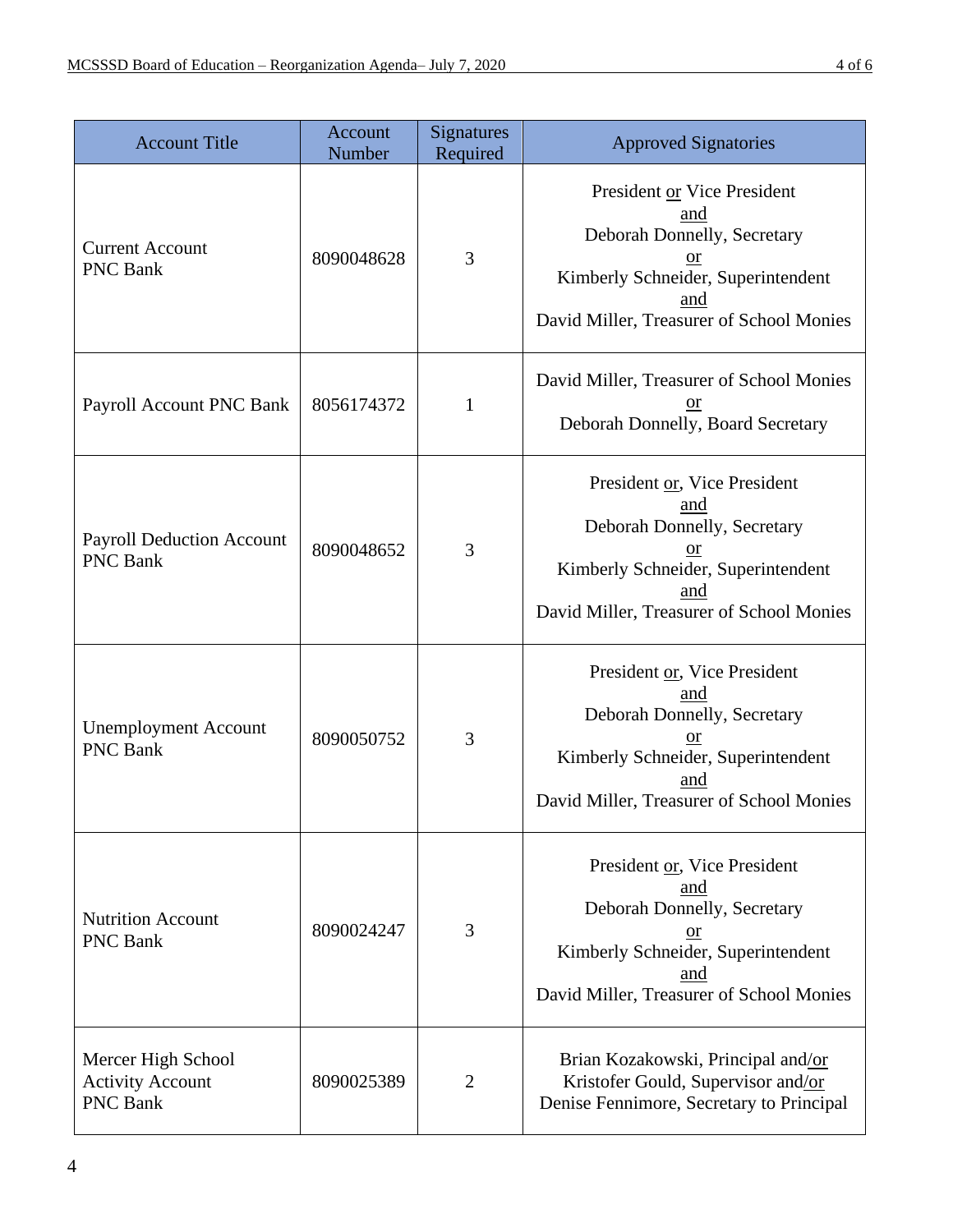| Mercer Elementary School<br><b>Activity Account PNC</b><br>Bank         | 8052399777 | $\overline{2}$ | Carline Mirthil, Principal and/or<br>Michelle DiCoio, Supervisor and/or<br>Cindy Dyott, Secretary to Principal                                                   |
|-------------------------------------------------------------------------|------------|----------------|------------------------------------------------------------------------------------------------------------------------------------------------------------------|
| Joseph F. Cappello School<br><b>Activity Account</b><br><b>PNC Bank</b> | 8090648754 | 2              | Clara Bigos, Principal and/or<br>Diane Caldwell, Supervisor and/or<br>Peggy Heller, Secretary to Principal                                                       |
| Aflac Wageworks                                                         | 8036868588 | 3              | President or Vice President<br>and<br>Deborah Donnelly, Secretary<br>or<br>Kimberly Schneider, Superintendent<br>and<br>David Miller, Treasurer of School Monies |

and be it

Further Resolved, the secretary of the board is authorized to complete, sign, and deliver whatever forms are necessary to carry out the intent of this resolution.

# XV PETTY CASH FUNDS (Attachment XV).

RESOLVED, the Board of Education authorizes the school business administrator to establish the following petty cash funds pursuant to Policy 4251:

| Location                               | <b>Responsible Staff Member</b>   | Amount |  |
|----------------------------------------|-----------------------------------|--------|--|
| Mercer High School                     | Brian Kozakowski, Principal or    | \$500  |  |
|                                        | Kris Gould, Supervisor            |        |  |
| Mercer High School Chuck's             | Brian Kozakowski, Principal or    |        |  |
| Place                                  | Kris Gould, Supervisor            | \$300  |  |
| <b>Mercer Elementary School</b>        | Carline Mirthil, Principal        | \$500  |  |
|                                        | Clara Bigos, Principal or         |        |  |
| Joseph F. Cappello School              | Diane Caldwell, Supervisor        | \$500  |  |
| <b>Business Office</b>                 | Deborah Donnelly, School Business | \$100  |  |
|                                        | Administrator                     |        |  |
| <b>Assistant Superintendent Office</b> | <b>Brian Bittings</b>             | \$50   |  |